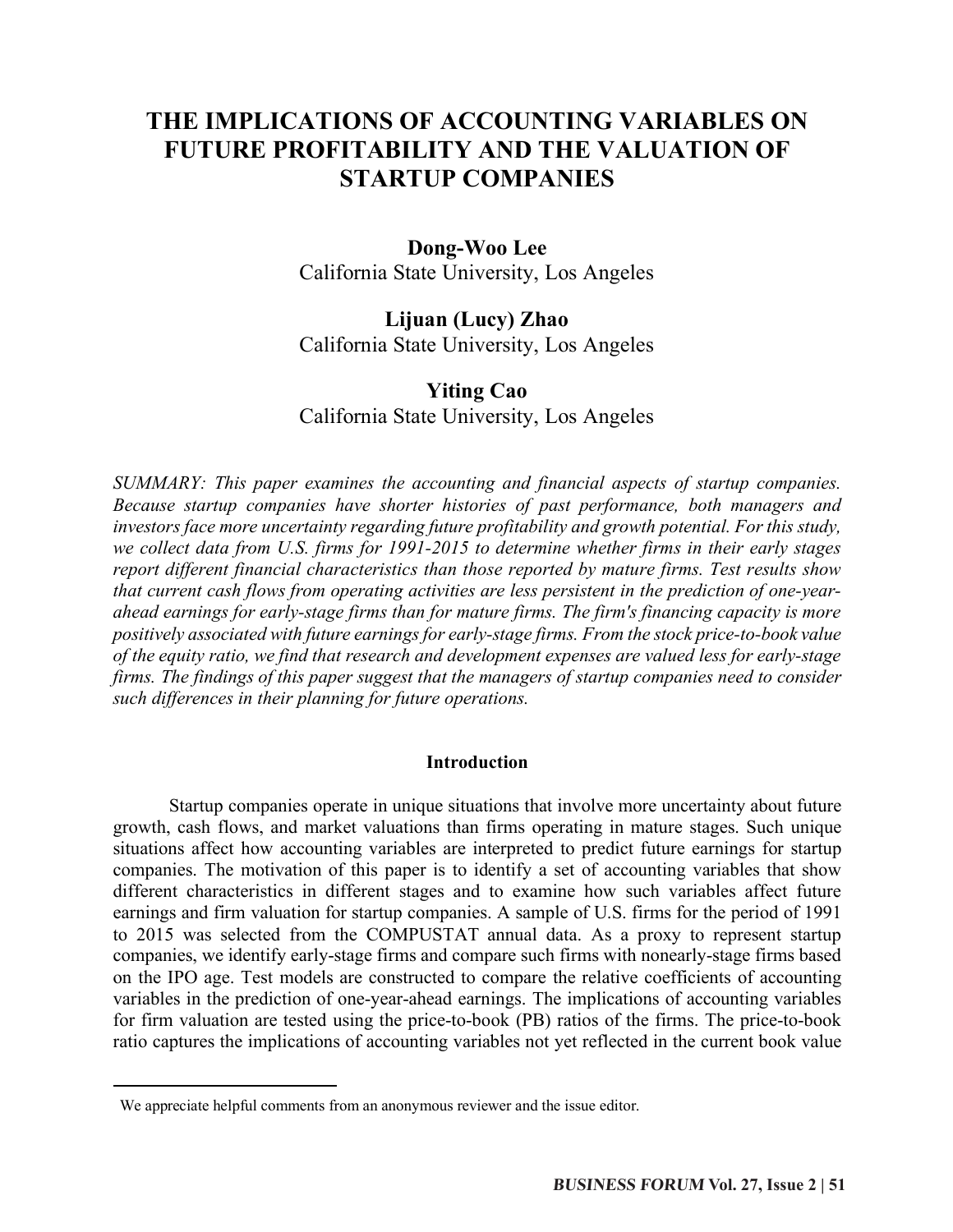of equity. A high PB ratio may indicate that investors assign more value to the future expected cash flows of the firm.

We find that accounting variables show different financial characteristics for early-stage and nonearly-stage companies. The test results also show that stock market investors place varying emphases on the accounting variables of early-stage companies than those of nonearly-stage companies. The remainder of this paper is organized as follows. Section 2 reviews prior research and develops research questions for this work. Test models and sample selection are presented in sections 3 and 4. Section 5 reports descriptive statistics for the sample. The regression results are provided in section 6. Section 7 presents conclusions and suggestions to the managers and investors of startup companies.

## **Literature Review and Research Questions**

Prior research on startup companies addresses various factors that affect the success of startup businesses. Gelderen et al. (2006) examine the factors that shape the success of a business in the pre-startup phase. Sommer et al. (2009) present evidence on how startup companies manage uncertainty. Another area of research on startup companies focuses on the impacts of venture capital on the success of startup companies (Hellmann and Puri, 2002; Davila et al., 2003; Ivanov and Xie, 2010). Cassar (2009) reports that the importance of the cash flow statement varies in different stages of development. Archibald et al. (2002) find that startup and established companies apply different criteria to their operating decisions.

Prior research in accounting reports that the roles of accounting variables in the prediction of future profitability vary at different stages of the life cycle of a firm (Oskouel and Zadeh, 2017). Jenkins and Kane (2004) examine the value relevance of accounting variables and find a higher level of valuation emphasis placed on the growth of a firm in earlier life cycle stages. In the management accounting research literature, it is reported that the characteristics of a firm affect the adoption of management accounting systems (Granlund and Taipaleenmaki, 2005; Davila and Foster, 2005, 2007).

Differential roles of the cash flow and accrual components in the prediction of future earnings have been previously reported (Sloan, 1996; Richardson et al., 2005; Hewitt, 2009). Dichev and Tang (2008) report that earnings persistence declines as the volatility of earnings increases. Call et al. (2015) show that using firm-specific estimates of earnings persistence provides incremental information for forecasting and valuation. Using the book-to-market ratio, Lev and Sougiannis (1999) show that research and development (R&D) capital provides valuerelevant information to stock investors. Beaver and Ryan (2000) show how book-to-market ratios are associated with future book returns on equity. Nezlobin et al. (2016) find that the price-to-book (PB) ratio and the price-to-earnings (PE) ratio are affected by various factors, such as anticipated future growth and economic profitability.

To examine whether accounting variables have different implications for future earnings and firm valuations for startup companies, we address the following research questions: (1) are accounting variables generally different for firms in an early business stage after IPO than for firms in a more mature stage? (2) do the accounting measures exhibit different abilities to predict future earnings for firms in an early business stage after IPO than for firms in a more mature stage? (3) finally, do accounting variables have different valuation implications for firms in an early business stage after IPO than for firms in a more mature stage?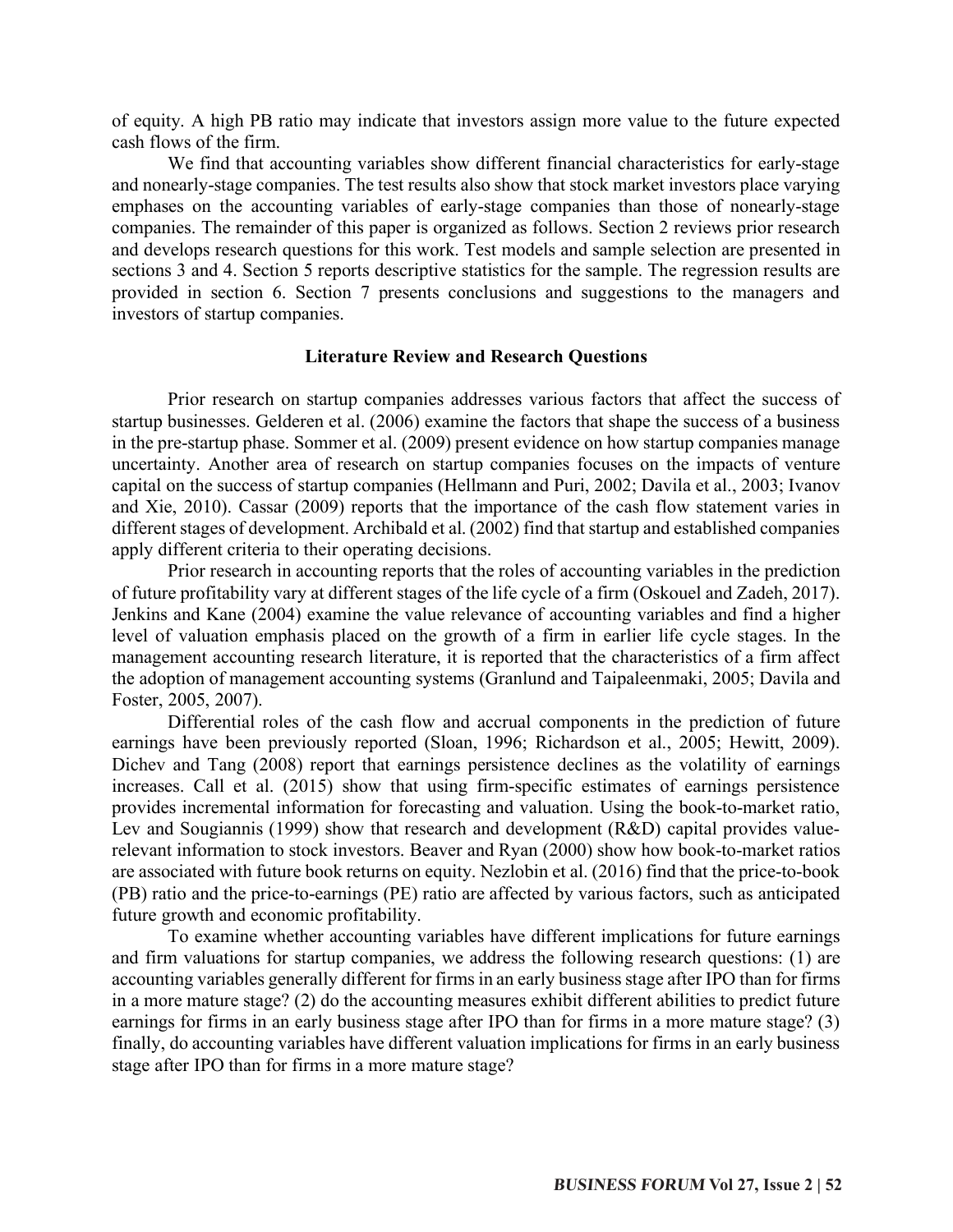# **Test Models**

To examine our first research question, we compare descriptive statistics for several accounting measures across the early-stage and nonearly-stage subsamples. The results are presented in Table 1. To examine our second research question, we first apply Model 1 to the early-stage and nonearly-stage subsamples separately (the coefficients are reported in Table 3 Columns 1 and 2); then, we use Model 2 to examine differences in coefficients across these two subsamples:

Model 1: Prediction of one-year-ahead earnings

 $ROA_{t+1} = B_0 + B_1 ROA_t + B_2$   $CFOA_t + B_3$   $CFFOA_t + B_4 REVOA_t + B_5 TLTA_t + B_6$  $RNDOA_t + \varepsilon_{t+1}$ 

where,

 $\mathcal{E}_t$ 

**Return-on-asset ratio (***ROA***)** is net income divided by average total assets for the current period. **Asset turnover ratio (***REVOA***)** is the total revenue divided by average total assets.

**R&D expenditure level (***RNDOA***)** is the Research and Development (R&D) expenses divided by average total assets for the current period.

**Leverage level (***TLTA***)** is total liabilities divided by total assets.

We also include two cash flow ratios: *CFOA*, which equals cash flow from operating activities divided by average total assets; and *CFFOA*, which equals cash flow from financing activities divided by average total assets.

Model 2: Regression model to test whether two age groups (early-stage and nonearlystage) report different coefficients

 $ROA_{t+1} = \beta_0 + \beta_1$  *EarlyStage* +  $\beta_2$  *ROA<sub>t</sub>* +  $\beta_3$  *ROA<sub>t</sub>*\**EarlyStage* +  $\beta_4$  *CFOA<sub>t</sub>* +  $\beta_5$  $CFOA_t*EarlyStage + \beta_6 CFFOA_t + \beta_7 CFFOA_t*EarlyStage + \beta_8 REVOA_t + \beta_9$  $REVOA<sub>t</sub>*EarlyStage + \beta_{10} TLTA<sub>t</sub> + \beta_{11} TLTA<sub>t</sub>*EarlyStage + \beta_{12} RNDOA<sub>t</sub> + \beta_{13}$  $RNDOA<sub>t</sub>*EarlyStage + \varepsilon_{t+1}$ where,

**Early-stage indicator (EarlyStage)** is equal to 1 when a firm's IPO\_AGE is less than or equal to two, and equal to 0 otherwise. IPO\_AGE is calculated as the number of fiscal years that have passed since the IPO year. IPO\_AGE is zero when the current fiscal year is the IPO year. IPO\_AGE is one when the current fiscal year is the first year following the IPO year.

All other variables are as defined above. Model 2 is estimated for early-stage and nonearlystage subsamples combined. Coefficients on the interaction terms are reported in Table 3 Column 3.

To examine our third research question, we first separately apply Model 3 to the earlystage and nonearly-stage subsamples (the coefficients are reported in Table 4 Columns 1 and 2); then, we use Model 4 to examine differences in the coefficients between these two subsamples:

Model 3: Price-to-book (PB) ratio as a dependent variable  $PB_t = \beta_0 + \beta_1 ROA_t + \beta_2 CFOA_t + \beta_3 CFFOA_t + \beta_4 REVOA_t + \beta_5 TLTA_t + \beta_6 RNDOA_t +$ 

**BUSINESS FORUM Vol. 27, Issue 2 | 53**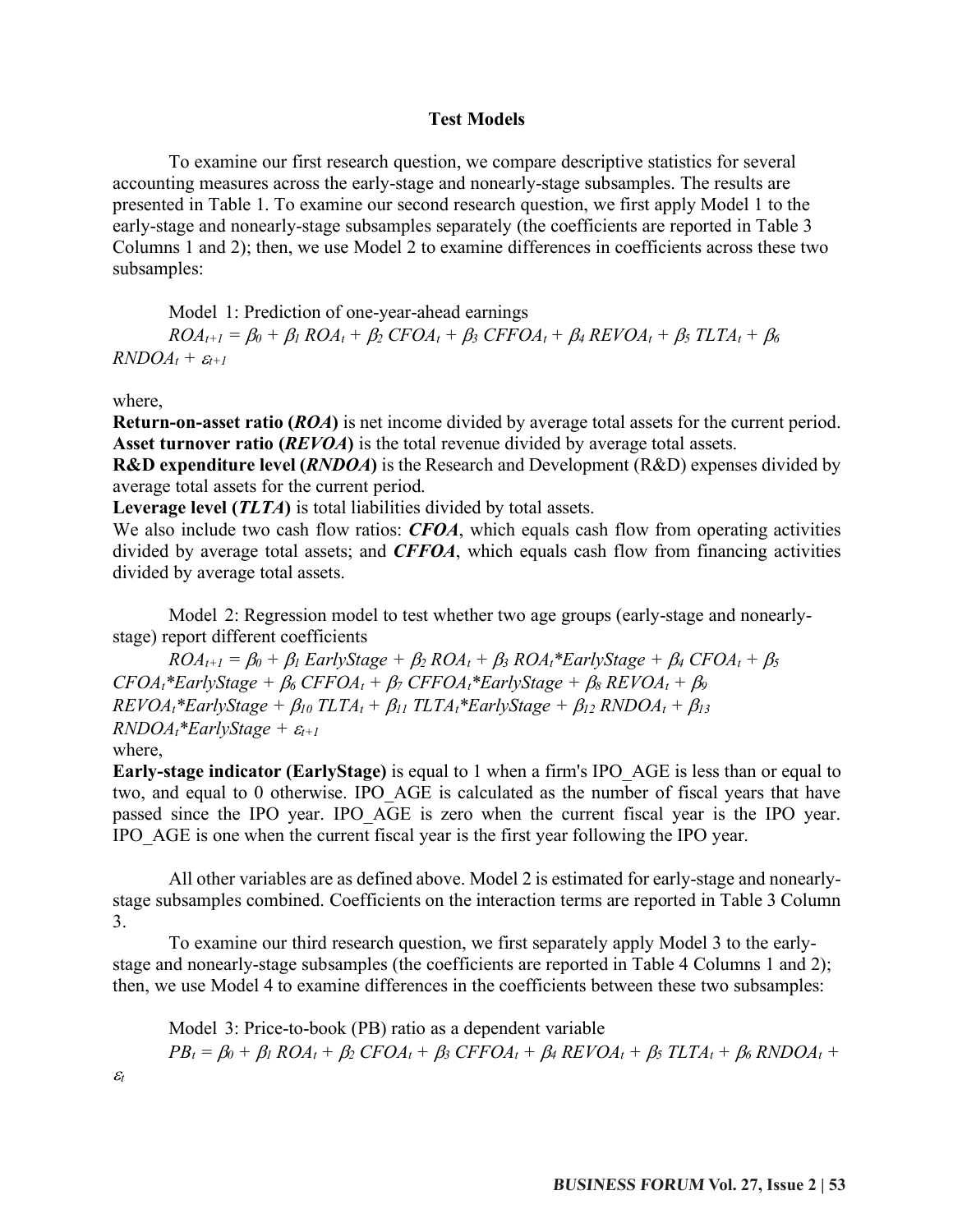where, **Price-to-book (PB) ratio** is the stock price per share divided by the book value per share. All other variables are as defined above.

Model 4: Regression model to test whether two age groups (early-stage and nonearlystage) report different coefficients

 $PB_t = \beta_0 + \beta_1$  *EarlyStage +*  $\beta_2$  *ROA<sub>t</sub> +*  $\beta_3$  *ROA<sub>t</sub> \* <i>EarlyStage +*  $\beta_4$  *CFOA<sub>t</sub> +*  $\beta_5$  $CFOA<sub>t</sub>$ <sup>\*</sup>EarlyStage +  $\beta_6$   $CFFOA<sub>t</sub>$  +  $\beta_7$   $CFFOA<sub>t</sub>$ <sup>\*</sup>EarlyStage +  $\beta_8$   $REVOA<sub>t</sub>$  +  $\beta_9$  $REVOA<sub>t</sub> * EarlyStage + \beta_{10} TLTA<sub>t</sub> + \beta_{11} TLTA<sub>t</sub> * EarlyStage + \beta_{12} RNDOA<sub>t</sub> + \beta_{13}$  $RNDOA<sub>t</sub>*EarlyStage +  $\varepsilon_t$$ 

All other variables are as defined above. Model 4 is estimated for the early-stage and nonearly-stage subsamples combined. The coefficients on the interaction terms are reported in Table 4 Column 3.

#### **Sample Selection**

The COMPUSTAT North America Fundamentals Annual data is provided by Wharton Research Data Services (WRDS, https://wrds-web.wharton.upenn.edu/wrds/). This data was used to select the sample companies for the fiscal years of 1991 to 2015. Companies with an ISO Country Code of Incorporation of USA and a Currency Code of USD were selected. The IPO age of a firm is calculated as 0 when the COMPUSTAT Company Initial Public Offering date falls within the fiscal year. IPO age is coded as 1 for the following fiscal year. IPO age n refers to the fiscal period, which is n years after the IPO year. For certain companies, COMPUSTAT reports data for fiscal years preceding the IPO year. Fiscal years preceding the IPO year are excluded from the sample.

For fiscal years 1991 to 2015, 71,741 firm-years are included in the sample. From this sample, extreme values for each variable are defined as less than the 1st percentile or as greater than the 99th percentile. For statistical analyses, we transformed extreme values as missing values. In the calculation of the price-to-book (PB) ratio, which is defined as the stock price per share divided by the book value per share, when the book value of equity is zero or negative, it is difficult to interpret implications of the PB ratio. Therefore, additional requirements were imposed on sample selection by excluding firm-years reporting a zero or negative PB ratio. In the final sample, 63,177 firm-years reported positive PB ratios.

We divided the sample into two sub-samples: an early-stage subsample and nonearly-stage subsample. The early-stage subsample includes firm-years with IPO age from 0 to 2 (i.e., 3 years including the IPO years). Nonearly-stage subsample includes firm-years with IPO ages of equal to or greater than 3. In the regression analyses, we require that no accounting variables are missing from the regression model.

#### **Descriptive Statistics**

To answer our first research question, we compare accounting variables of the early-stage and nonearly-stage subsamples. Table 1 presents descriptive statistics for all accounting variables of interest for the IPO sample companies in their early-stage (Table 1 Column 1) and their nonearly-stage (Table 1 Column 2). Table 1 Column 3 compares the means of all accounting variables of interest for the early-stage and nonearly-stage subsamples.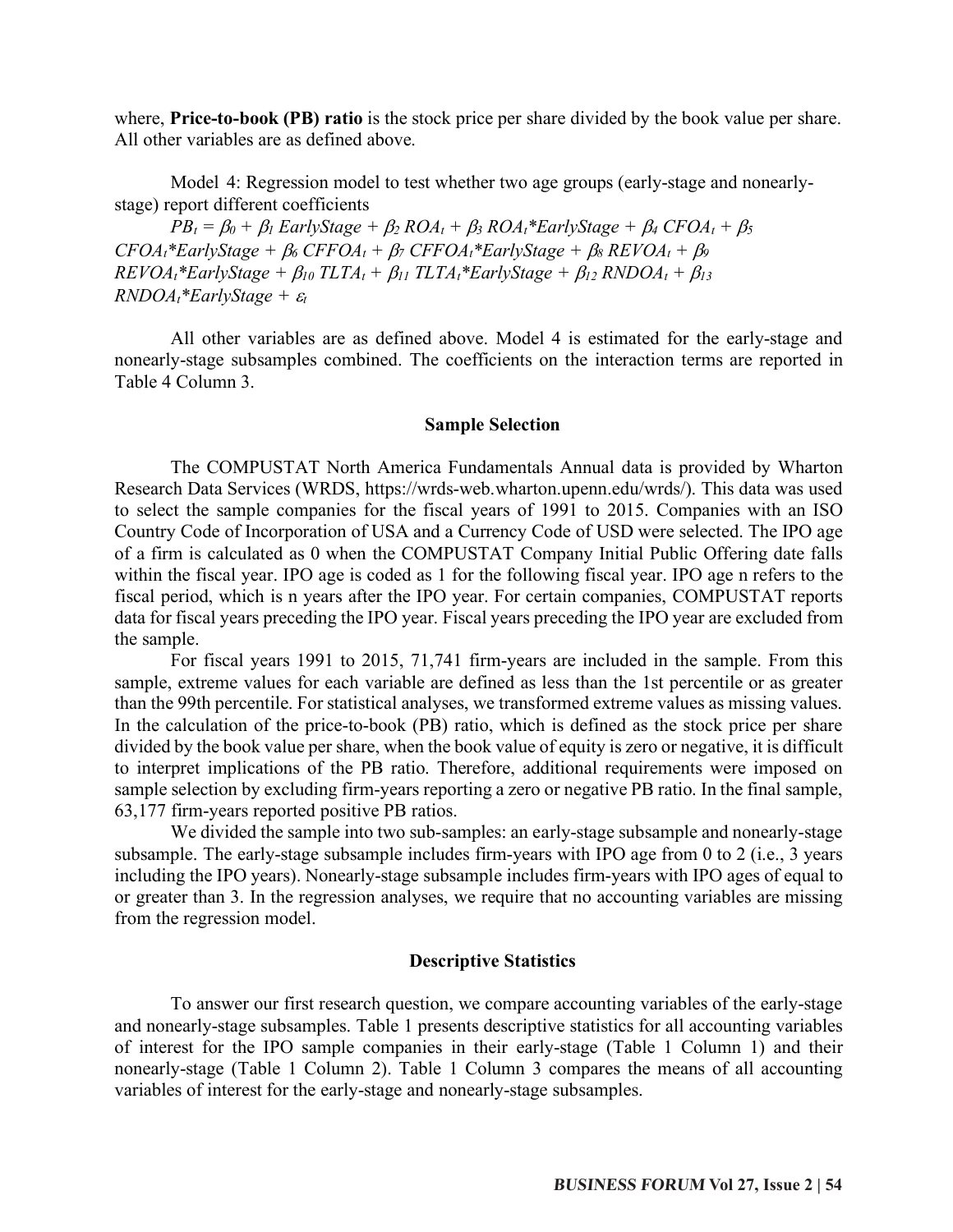| anı |  |
|-----|--|
|-----|--|

|              | (1)    |             |           |        | (2)            |           |          | (3)           |  |
|--------------|--------|-------------|-----------|--------|----------------|-----------|----------|---------------|--|
|              |        | Early-stage |           |        | Nonearly-stage |           |          | Diff. in Mean |  |
| Accounting   |        |             |           |        |                |           |          |               |  |
| Variables    | N      | Mean        | <b>SD</b> | N      | Mean           | <b>SD</b> | Diff.    | P-value       |  |
| PB           | 17,607 | 4.017       | 4.695     | 45,570 | 3.252          | 4.259     | 0.765    | < 0001        |  |
| <b>ROA</b>   | 14,565 | $-0.114$    | 0.342     | 44,196 | $-0.051$       | 0.2616    | $-0.063$ | < 0001        |  |
| <b>CFOA</b>  | 14,101 | $-0.053$    | 0.264     | 43,070 | 0.016          | 0.2073    | $-0.069$ | < 0001        |  |
| <b>CFFOA</b> | 14,110 | 0.302       | 0.471     | 43,017 | 0.074          | 0.2545    | 0.228    | < 0001        |  |
| <b>REVOA</b> | 14,486 | 0.914       | 0.837     | 44,264 | 0.949          | 0.8211    | $-0.036$ | < 0001        |  |
| <b>TLTA</b>  | 17,335 | 0.433       | 0.258     | 45,004 | 0.500          | 0.2507    | $-0.067$ | < 0.001       |  |
| <b>RNDOA</b> | 8,521  | 0.138       | 0.166     | 25,527 | 0.101          | 0.1443    | 0.037    | < 0001        |  |

#### **Summary Statistics**

*Note.* Table 1 separately presents the number of nonmissing values (N) and the means and standard deviations (SD) of all accounting variables of interest for the two subsamples (Column 1: Early-stage subsample, Column 2: Nonearly-stage subsample). Column 3 presents differences in means observed between the Early-stage and Nonearly-stage subsamples and the t-test p-value for the significance of differences.

Table 1 shows that early-stage companies generally report lower levels of profitability (i.e., smaller *ROA*) than do their nonearly-stage counterparts. Consistently, early-stage companies tend to generate more cash flow from financing activities (*CFFOA*) than from operating activities (*CFOA*). However, mature companies report higher leverage levels. As one possible explanation, as profitability levels are generally low in early business stages, companies mainly finance by issuing shares rather than by borrowing money from banks. We also find that early-stage companies tend to have more Research and Development expenditures (*RNDOA*) than their nonearly-stage counterparts, which is consistent with higher R&D intensity levels observed in earlier stages (Park, 2017; Lev and Sougiannis, 1999). Price-to-book (*PB*) ratio is generally higher in the companies' early years than in their later stages

We find that the mean *ROA* is negative for our sample. According to the prior literature, negative and positive earnings may have different implications for future earnings and market prices (e.g., Collins, Pincus and Xie, 1999; Brown, 2001; Barnhart and Giannetti, 2009; Dorminey, Sivakumar and Vijayakumar, 2018; Hayn, 1995; Hu, Ke and Yu, 2018; Joos and Plesko, 2005; Klein and Marquardt, 2006; Pinello, 2008; Sadka and Sadka, 2009). Thus, we first estimate regression Models 1-4 without restrictions on *ROA* and then with a restriction of  $ROA<sub>t</sub> > 0$  to focus on positive-earnings firms.

Table 2 presents correlation coefficients for the early-stage subsample in Panel 1 and for the nonearly-stage subsample in Panel 2. Overall, we find that almost all accounting variables are correlated with one-year-ahead *ROA* and *PB* ratios with only one exception: for the early-stage subsample, the leverage levels are not correlated with *PB* ratios. We mainly rely on the regression results of Models 1-4 to analyze the association between *ROA (PB)* and the accounting variables of interest.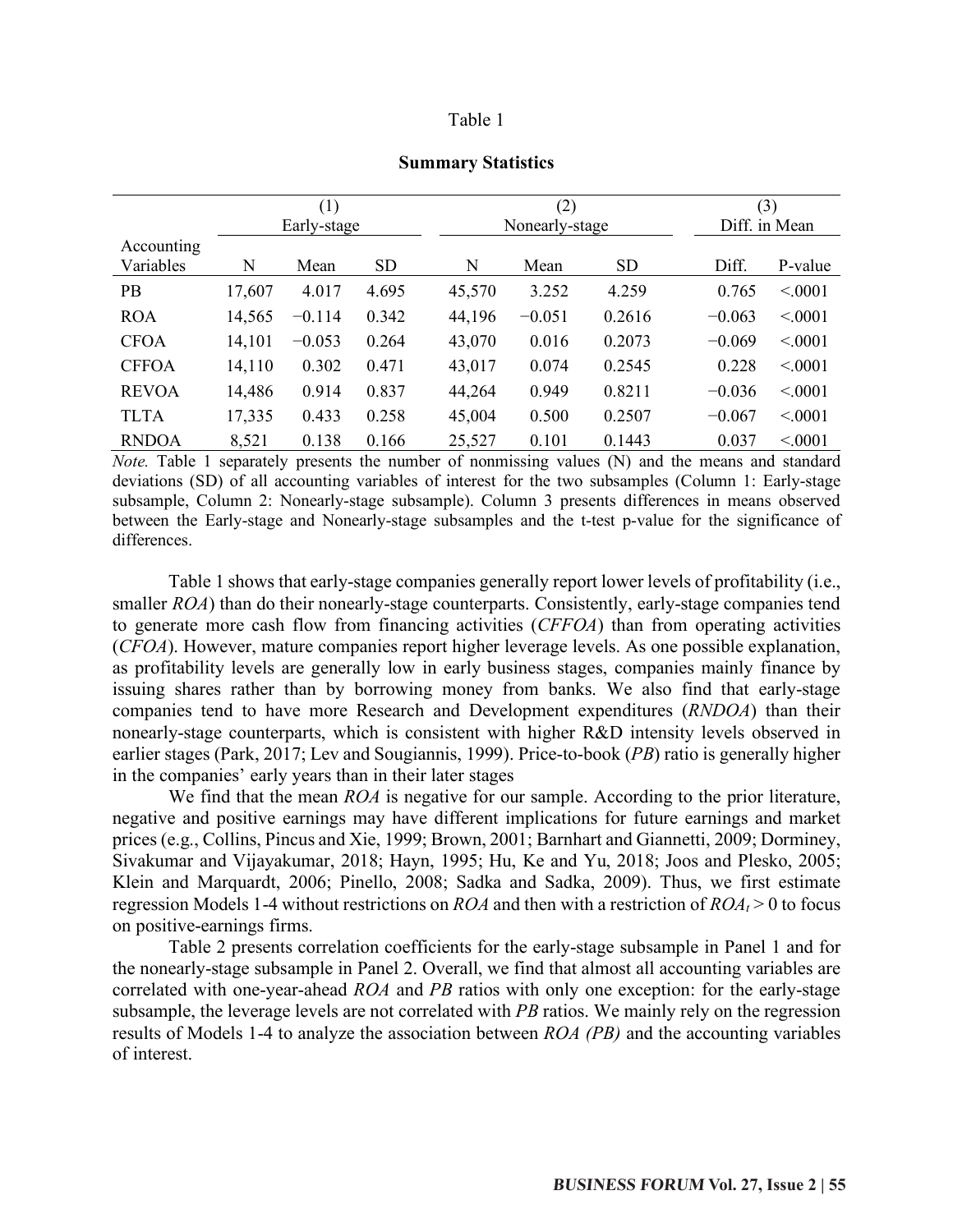| n |  |
|---|--|
|   |  |

| Panel 1. Pearson Correlation for the Early-stage Subsample |         |                                                               |         |          |           |           |          |  |  |
|------------------------------------------------------------|---------|---------------------------------------------------------------|---------|----------|-----------|-----------|----------|--|--|
|                                                            | $PB_t$  | $ROA_{t+1}$                                                   | $ROA_t$ | $CFOA_t$ | $CFFOA_t$ | $REVOA_t$ | $TLTA_t$ |  |  |
| $PB_t$                                                     | 1.00    |                                                               |         |          |           |           |          |  |  |
| $ROA_{t+1}$                                                | $-0.18$ | 1.00                                                          |         |          |           |           |          |  |  |
| $ROA_t$                                                    | $-0.20$ | 0.70                                                          | 1.00    |          |           |           |          |  |  |
| $CFOA_t$                                                   | $-0.15$ | 0.67                                                          | 0.78    | 1.00     |           |           |          |  |  |
| $CFFOA_t$                                                  | 0.19    | $-0.32$                                                       | $-0.38$ | $-0.47$  | 1.00      |           |          |  |  |
| $REVOA_t$                                                  | 0.04    | 0.28                                                          | 0.31    | 0.29     | $-0.21$   | 1.00      |          |  |  |
| $TLTA_t$                                                   | 0.00    | 0.20                                                          | 0.13    | 0.16     | $-0.27$   | 0.05      | 1.00     |  |  |
| $RNDOA_t$                                                  | 0.20    | $-0.44$                                                       | $-0.54$ | $-0.54$  | 0.33      | $-0.33$   | $-0.24$  |  |  |
|                                                            |         |                                                               |         |          |           |           |          |  |  |
|                                                            |         | Panel 2. Pearson Correlation for the Nonearly-stage Subsample |         |          |           |           |          |  |  |
|                                                            | $PB_t$  | $ROA_{t+1}$                                                   | $ROA_t$ | $CFOA_t$ | $CFFOA_t$ | $REVOA_t$ | $TLTA_t$ |  |  |
| $PB_t$                                                     | 1.00    |                                                               |         |          |           |           |          |  |  |
| $ROA_{t+1}$                                                | $-0.23$ | 1.00                                                          |         |          |           |           |          |  |  |
| $ROA_t$                                                    | $-0.27$ | 0.71                                                          | 1.00    |          |           |           |          |  |  |
| $CFOA_t$                                                   | $-0.23$ | 0.69                                                          | 0.79    | 1.00     |           |           |          |  |  |
| $CFFOA_t$                                                  | 0.28    | $-0.43$                                                       | $-0.51$ | $-0.58$  | 1.00      |           |          |  |  |
| $REVOA_t$                                                  | 0.02    | 0.19                                                          | 0.22    | 0.26     | $-0.19$   | 1.00      |          |  |  |
| $TLTA_t$                                                   | 0.02    | 0.12                                                          | 0.07    | 0.06     | $-0.08$   | $-0.06$   | 1.00     |  |  |
| $RNDOA_t$                                                  | 0.31    | $-0.48$                                                       | $-0.56$ | $-0.59$  | 0.42      | $-0.26$   | $-0.21$  |  |  |

**Correlation Table**

*Note.* Table 2 presents Pearson correlations for the early-stage subsample in Panel 1 and for the Nonearlystage subsample in Panel 2. Significant correlation coefficients are bolded at the 0.05 level. All dependent and independent variables used for the regression analyses are included in Panels 1 and 2.

#### **Regression Results**

Table 3 presents regression results on the predictability of accounting measures to future earnings (i.e.,  $ROA_{t+1}$ ). The regression was separately estimated for the early-stage and nonearlystage subsamples. Column 1 presents estimations of coefficients and t-statistics for the early-stage subsample, in which we include data for 2 years after an IPO and for the year of an IPO. Column 2 presents our estimation of coefficients and t-statistics for the nonearly-stage subsample, in which we include all available years beyond the second fiscal year after a firm's IPO. Column 3 presents the difference in coefficient estimations observed between the two subsamples and the t-test p-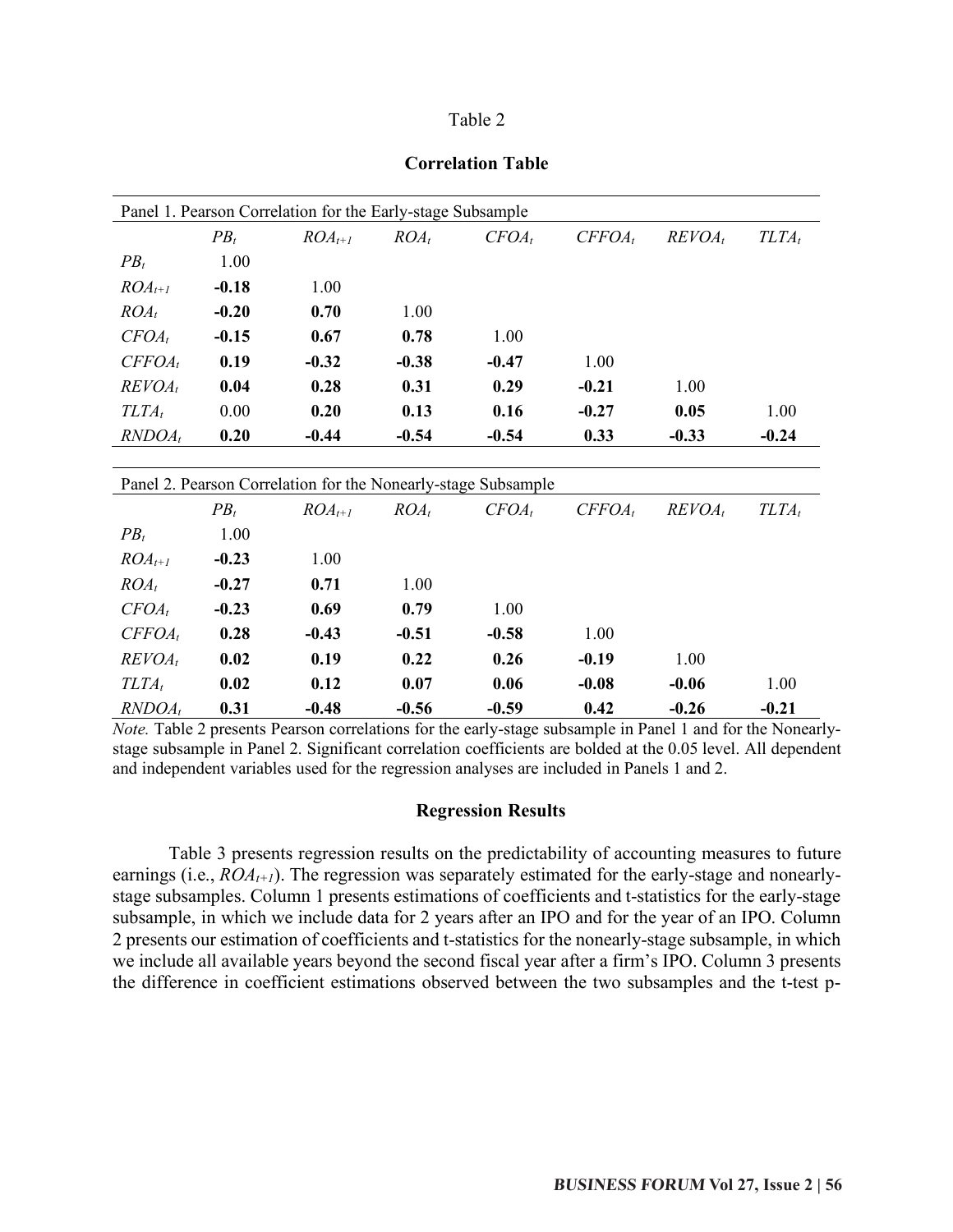value of their significance level.<sup>\*,†</sup> We first present regression results without any restrictions on *ROA<sub>t</sub>* in Table 3 Panel 1; we then present regression results with the  $ROA<sub>t</sub> > 0$  restriction in Table 3 Panel 2. We can see that for our early-stage subsample, only about 46% of firm-years have positive earnings. For our nonearly-stage subsample, about 56% of firm-years have positive earnings.

The results presented in Table 3 Panel 1 demonstrate that, in general, *ROA<sub>t</sub>* positively predicts future earnings, and the level of predictability is not significantly different across earlystage and nonearly-stage subsamples. The asset turnover ratio  $(REVOA<sub>t</sub>)$  is more positively associated with future earnings for early-stage firms than for nonearly-stage firms. As one possible explanation, in early stages, the ability to generate revenue reflects the ability of a company to survive, which is crucial to an early-stage company. Cash flows from both operating (*CFOAt*) and financing activities (*CFFOAt*) predict future earnings. The predictability of *CFOAt* is stronger for nonearly-stage companies, while that of *CFFOA<sub>t</sub>* is stronger for early-stage companies. These results are consistent with the fact that early-stage companies do not usually have an ability to generate large sums of cash through operating activities, while cash flowsfrom financing activities may help them succeed in business. We also find that the leverage ratio is positively associated with future earnings while predictability levels are higher for early-stage firms than for nonearlystage firms, suggesting that the capacity of early-stage companies to borrow money is an important predictor of their future profitability. We find that  $R&D$  expenses  $(RNDOA<sub>t</sub>)$  do not positively predict future earnings, suggesting that investors should not rely too heavily on this variable in predicting one-year-ahead earnings.

We re-estimate the regression with  $ROA_t > 0$  as a restriction, and we present the results in Table 3 Panel 2. The results suggest that when focusing on profitable companies, cash flows from financing activities no longer positively predict one-year-ahead earnings. We also find that for profitable early-stage firms, the predictability of  $ROA<sub>t</sub>$  is stronger than it is for nonearly-stage firms.

#### Table 3

| Panel 1. The Predictability of Accounting Variables to Future Earnings without <i>ROA</i> , Restriction |                    |         |                       |         |                                     |         |  |  |
|---------------------------------------------------------------------------------------------------------|--------------------|---------|-----------------------|---------|-------------------------------------|---------|--|--|
|                                                                                                         | (1)<br>Early-stage |         | (2)<br>Nonearly-stage |         | $\left(3\right)$<br>Diff. in Coeff. |         |  |  |
| Variables                                                                                               | Coeff.             | T-stat. | Coeff.                | T-stat. | Diff.                               | P-value |  |  |
| $ROA_t$                                                                                                 | $0.42***$          | 27.30   | $0.43***$             | 48.79   | $-0.01$                             | 0.376   |  |  |
| $CFOA_t$                                                                                                | $0.51***$          | 26.20   | $0.58***$             | 49 91   | $-0.07***$                          | 0.000   |  |  |
| $CFFOA_t$                                                                                               | $0.04***$          | 5.90    | $0.02***$             | 3.45    | $0.02***$                           | 0.040   |  |  |
| $REVOA_t$                                                                                               | $0.03***$          | 7.59    | $0.01***$             | 2.75    | $0.03***$                           | < 0001  |  |  |
| $TLTA_t$                                                                                                | $0.11***$          | 7.35    | $0.06***$             | 9.14    | $0.05***$                           | 0.001   |  |  |

## **The Predictability of Accounting Variables to Future Earnings**

\* The t-test statistics are generated from interaction terms in a regression analysis of the whole sample (i.e., Model 2).

† The untabulated robustness test suggests that including year or industry-fixed effects does not significantly affect our results. Our regression results are also robust to different standard error adjustments.

 $\overline{a}$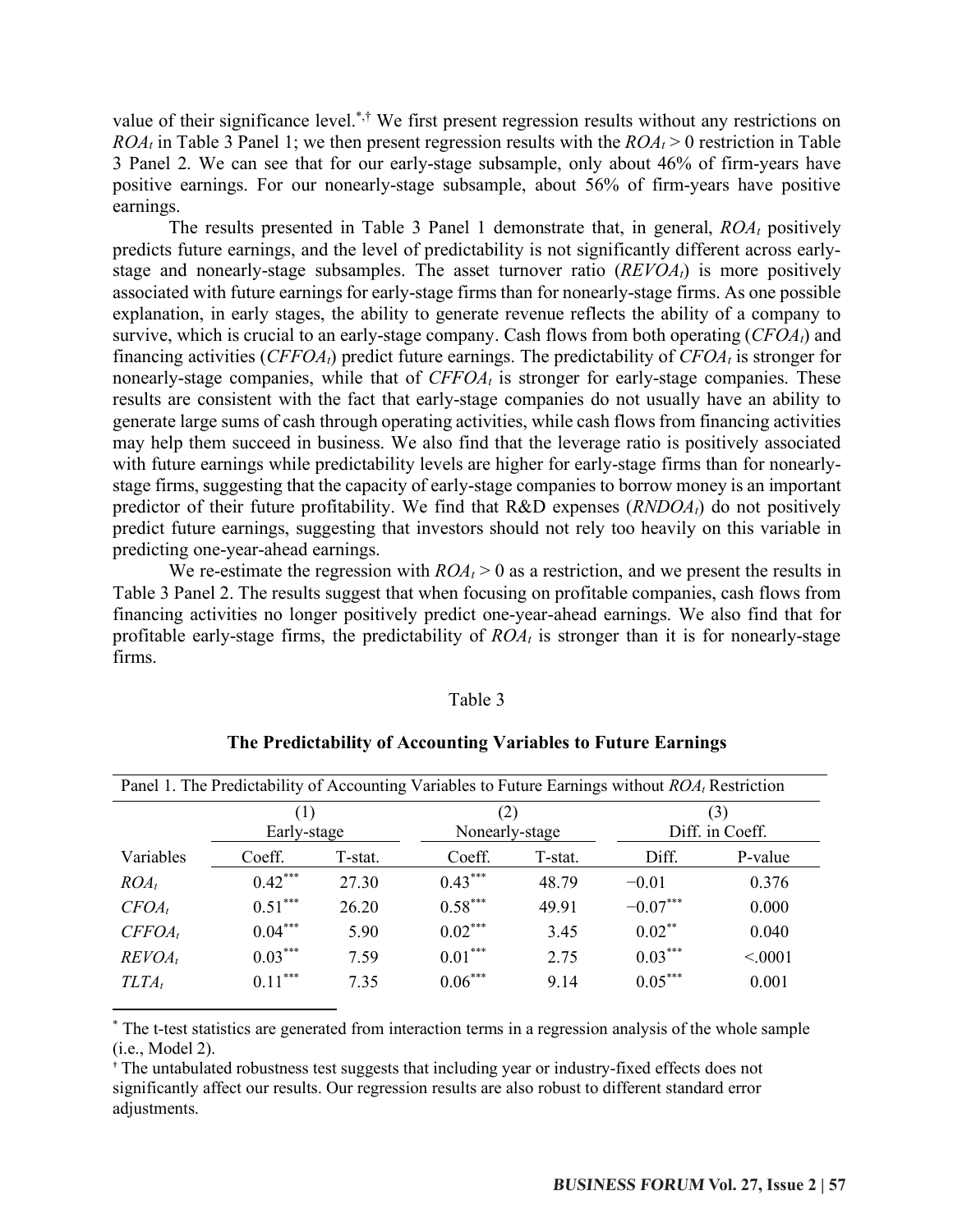| $RNDOA_t$  | $-0.06***$ | $-2.79$  | $-0.07***$ | $-5.42$  | $-0.00$ | 0.848 |
|------------|------------|----------|------------|----------|---------|-------|
| Intercept  | $-0.15***$ | $-19.22$ | $-0.09***$ | $-22.52$ |         |       |
| N          | 8,127      |          | 24,287     |          |         |       |
| Adj. $R^2$ | 0.54       |          |            | 0.58     |         |       |

| Panel 2. The Predictability of Accounting Variables to Future Earnings with $ROA_t > 0$ Restriction |             |         |                |         |                 |         |  |  |
|-----------------------------------------------------------------------------------------------------|-------------|---------|----------------|---------|-----------------|---------|--|--|
|                                                                                                     | (1)         |         | (2)            |         | (3)             |         |  |  |
|                                                                                                     | Early-stage |         | Nonearly-stage |         | Diff. in Coeff. |         |  |  |
| Variables                                                                                           | Coeff.      | T-stat. | Coeff.         | T-stat. | Diff.           | P-value |  |  |
| $ROA_t$                                                                                             | $0.57***$   | 15.15   | $0.34***$      | 18.24   | $0.23***$       | < 0001  |  |  |
| $CFOA_t$                                                                                            | $0.26***$   | 13.39   | $0.39***$      | 34.31   | $-0.14***$      | < 0001  |  |  |
| $CFFOA_t$                                                                                           | $-0.01*$    | $-1.81$ | $-0.03***$     | $-4.02$ | 0.01            | 0.134   |  |  |
| $REVOA_t$                                                                                           | 0.00        | $-0.11$ | 0.00           | $-1.12$ | 0.00            | 0.699   |  |  |
| $TLTA_t$                                                                                            | $0.03***$   | 2.26    | 0.00           | $-0.93$ | $0.03***$       | 0.008   |  |  |
| $RNDOA_t$                                                                                           | $-0.28***$  | $-9.96$ | $-0.30***$     | $-19.9$ | 0.02            | 0.523   |  |  |
| Intercept                                                                                           | $-0.03***$  | $-4.27$ | $-0.01***$     | $-2.17$ |                 |         |  |  |
| N                                                                                                   | 3,743       |         |                | 13,681  |                 |         |  |  |
| Adj. $R^2$                                                                                          | 0.16        |         |                | 0.18    |                 |         |  |  |

*Note.* Table 3 presents regression results on the predictability of accounting variables to future earnings without *ROA<sub>t</sub>* restriction (Panel 1) and with  $ROA_t > 0$  restriction (Panel 2). The dependent variable is the one-year-ahead return on assets (*ROAt+1*). Column 1 presents the estimations of coefficients and *t*-statistics for the Early-stage subsample, in which we include data for 2 years after an IPO and for the year of an IPO. Column 2 presents the estimation of coefficients and *t*-statistics for the Nonearly-stage subsample, in which we include all available years following the second fiscal year after a firm's IPO. \*\*\*, \*\*, \* indicate variables significant at the 0.01, 0.05 and 0.1 levels, using two-sided t-test. Column 3 presents the difference in coefficient estimations observed across the two subsamples and the t-test p-value of their significance level from Model 2.

Table 4 presents regression results on the market valuation of accounting variables of interest. The dependent variable is the current year PB ratio. Without any restrictions on *ROAt* we find that  $ROA_t$  is negatively associated with  $PB_t$  (Table 4 Panel 1). Thus, we re-estimate Models 3 and 4 with the restriction that  $ROA_t > 0$ , and we present the results in Table 4 Panel 2. When  $ROA_t$  $> 0$ , *ROA<sub>t</sub>* is positively associated to *PB<sub>t</sub>*, which is consistent with the prior valuation literature (i.e., Beaver and Ryan, 2000; Feltham and Ohlson, 1995; Olson, 1995). We also find that *REVOAt* is only priced by the market when there is a loss and is not priced when net income is positive. Interestingly, even though Research and Development expenses do not predict one-year-ahead earnings, they are priced by the market, suggesting that the valuation market recognizes the potential long-term benefits of Research and Development expenditures.

From Table 4 Panel 2, we find that the market prices of all accounting variables are similar across profitable early-stage and nonearly-stage firms, while the results given in Table 3 suggest that the predictability of  $ROA_t$ ,  $CFOA_t$ , and  $TLTA_t$  for future earnings significantly varies between early-stage and nonearly-stage firms. These results suggest that investors may overlook differences in the implications of financial variables for early-stage and nonearly-stage firms.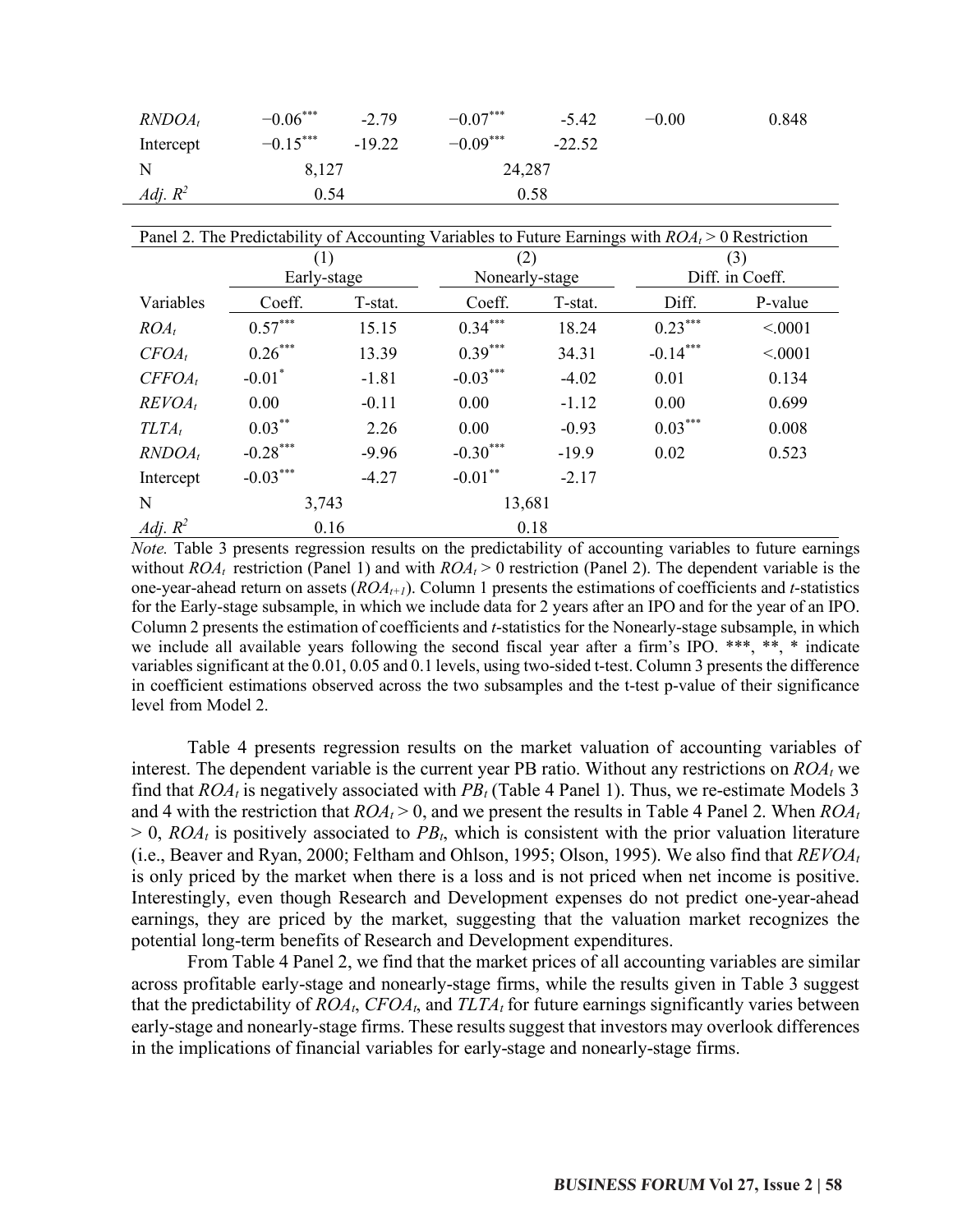#### Table 4

|            |            |             | Panel 1. The Valuation of Accounting Variables without $ROA_t$ Restriction |          |                      |                 |  |
|------------|------------|-------------|----------------------------------------------------------------------------|----------|----------------------|-----------------|--|
|            |            | (1)         | (2)                                                                        |          | (3)                  |                 |  |
|            |            | Early-stage | Nonearly-stage                                                             |          |                      | Diff. in Coeff. |  |
| Variables  | Coeff.     | T-stat.     | Coeff.                                                                     | T-stat.  | Diff.                | P-value         |  |
| $ROA_t$    | $-0.99***$ | $-3.74$     | $-1.80***$                                                                 | $-10.66$ | $0.81***$            | 0.007           |  |
| $CFOA_t$   | $1.24***$  | 3.66        | $1.88***$                                                                  | 8.44     | $-0.64$ <sup>*</sup> | 0.095           |  |
| $CFFOA_t$  | $1.97***$  | 17.16       | $3.27***$                                                                  | 27.91    | $-1.29***$           | < 0001          |  |
| $REVOA_t$  | $0.28***$  | 3.59        | $0.20***$                                                                  | 5.38     | 0.07                 | 0.374           |  |
| $TLTA_t$   | $4.52***$  | 17.99       | $4.23***$                                                                  | 33.96    | 0.30                 | 0.258           |  |
| $RNDOA_t$  | $5.85***$  | 14.68       | $8.67***$                                                                  | 36.11    | $-2.83***$           | < 0001          |  |
| Intercept  | $1.03***$  | 7.32        | $0.45***$                                                                  | 6.09     |                      |                 |  |
| N          | 8,175      |             | 24,474                                                                     |          |                      |                 |  |
| Adj. $R^2$ |            | 0.10        |                                                                            | 0.18     |                      |                 |  |

#### **The Valuation of Accounting Variables**

| Panel 2. The Valuation of Accounting Variables with $ROA_t > 0$ Restriction |            |                  |                |          |                      |                 |  |  |
|-----------------------------------------------------------------------------|------------|------------------|----------------|----------|----------------------|-----------------|--|--|
|                                                                             |            | $\left(1\right)$ | (2)            |          | (3)                  |                 |  |  |
|                                                                             |            | Early-stage      | Nonearly-stage |          |                      | Diff. in Coeff. |  |  |
| Variables                                                                   | Coeff.     | T-stat.          | Coeff.         | T-stat.  | Diff.                | P-value         |  |  |
| $ROA_t$                                                                     | $15.81***$ | 15.08            | $16.63***$     | 35.21    | $-0.82$              | 0.421           |  |  |
| $CFOA_t$                                                                    | $4.82***$  | 9.02             | $5.55***$      | 19.16    | $-0.72$              | 0.185           |  |  |
| $CFFOA_t$                                                                   | $1.80***$  | 9.27             | $2.21***$      | 13.09    | $-0.41$ <sup>*</sup> | 0.091           |  |  |
| $REVOA_t$                                                                   | $-0.05$    | $-0.58$          | $-0.01$        | $-0.24$  | $-0.04$              | 0.613           |  |  |
| $TLTA_t$                                                                    | $5.24***$  | 16.54            | $5.13***$      | 39.18    | 0.11                 | 0.709           |  |  |
| $RNDOA_t$                                                                   | $10.86***$ | 13.92            | $11.88***$     | 31.25    | $-1.02$              | 0.186           |  |  |
| Intercept                                                                   | $-0.83***$ | $-3.96$          | $-1.44***$     | $-16.46$ |                      |                 |  |  |
| N                                                                           | 3,763      |                  | 13,763         |          |                      |                 |  |  |
| Adj. $R^2$                                                                  | 0.18       |                  |                | 0.23     |                      |                 |  |  |

*Note.* Table 4 presents regression results on the valuation of accounting variables without  $ROA_t$  restriction (Panel 1) and with  $ROA<sub>t</sub> > 0$  restriction (Panel 2). The dependent variable is the current year price-to-book ratio (*PB<sub>t</sub>*). Column 1 presents estimations of coefficients and *t*-statistics for the Early-stage subsample, in which we include data for 2 years following an IPO and for the year of an IPO. Column 2 presents the estimation of coefficients and *t*-statistics for the Nonearly-stage subsample, in which we include all years following the second fiscal year after a firm's IPO. \*\*\*, \*\*, \* indicate variables significant at the 0.01, 0.05 and 0.1 levels, using two-sided t-test. Column 3 presents the difference in coefficient estimations between the two subsamples and the t-test p-value of their significance level in Model 4.

In this paper we use IPO age as a proxy to identify early-stage companies. Firm-years with IPO ages of 0, 1 and 2 were selected to measure early-stage companies. Due to data availability limitations, test results provided in this paper are based on the number of years since the IPO and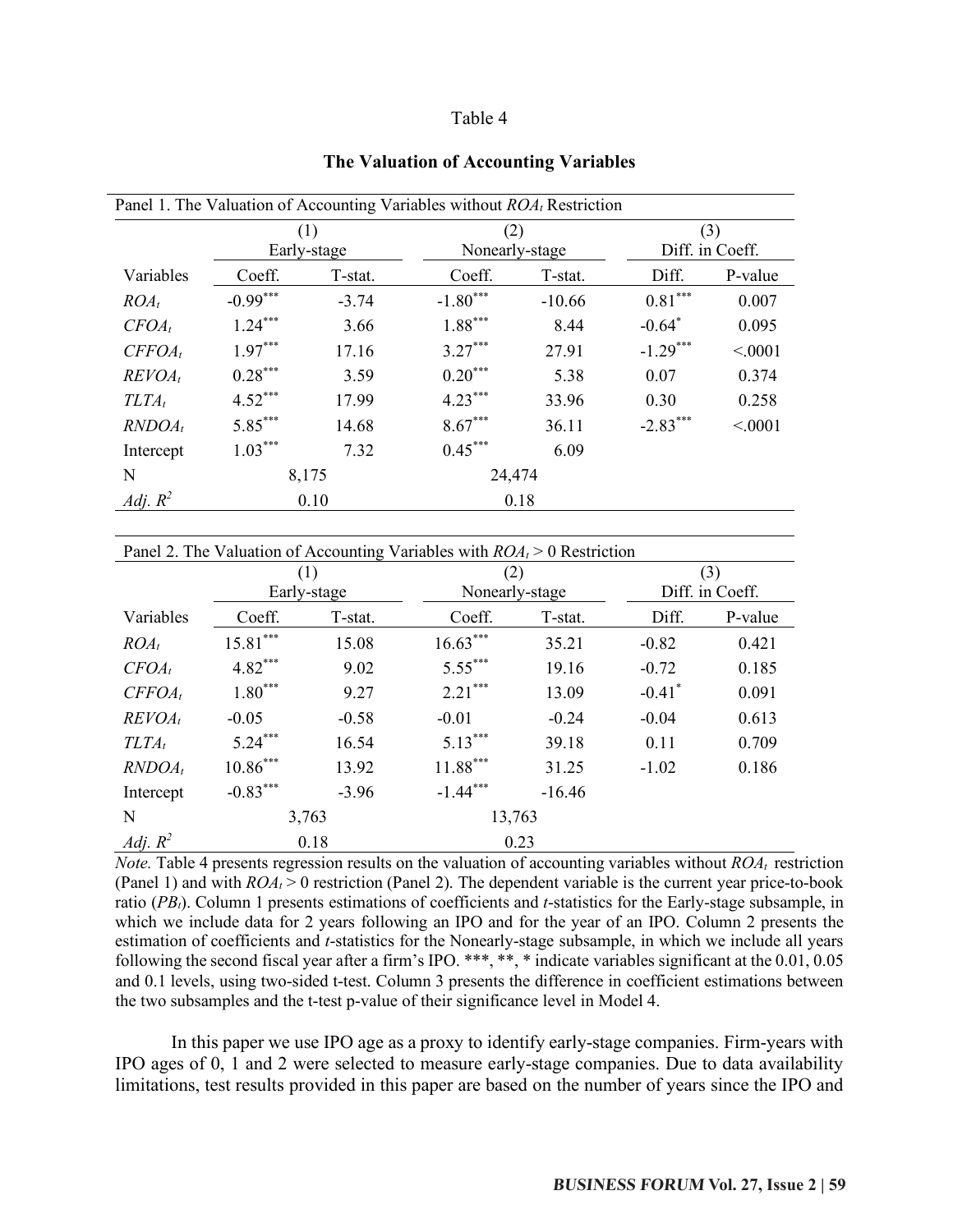not on the number of years of operation. Compared to mature-stage firms, we believe that earlystage firms share some financial characteristics with startup companies. To determine whether the test results are sensitive to the increase in IPOs occurring among tech industry companies in the late 1990s and early 2000s, we identified high-tech industries based on the SIC code classifications used by Chen, DeFond and Park (2002). Test results for the high-tech industry and for other industries still show that the implications of accounting variables are different for early-stage and nonearly-stage firms.

## **Conclusions and Suggestions**

Based on our analyses of U.S. firms for 1991 to 2015, we find that early-stage firms after an IPO present different financial characteristics from those of mature firms. The implications of accounting variables for the prediction of one-year-ahead earnings and for firm valuation are also different for early-stage and nonearly-stage firms. Based on these findings, it is suggested that the managers and investors of startup companies not overlook the fact that financial characteristics of startup companies are different from those of mature companies. More specifically, we make following suggestions to the investors and managers of startup firms based on the results of this paper.

## *Suggestions to Investors*

(1) Accounting variables are significantly different between new startup companies and more mature companies.

(2) The predictability of accounting variables for future earnings also differs between startup and mature companies. Investors should consider these differences in their investment decisions.

# *Suggestions to Managers*

(1) Investors treat gain and loss companies differently.

(2) Asset turnover ratio and cash flow from financing activities are more important for startup companies to succeed than they are for mature companies.

(3) Even though Research and Development expenses do not provide a short-term benefit, they are priced by the market, suggesting that the valuation market recognizes the potential longterm benefits of Research and Development activities.

*Corresponding author: Dr. Dong-Woo Lee, dwlee@calstatela.edu.*

#### **References**

Archibald, T. W., Thomas, L. C., Betts, J. M., & Johnston, R. B. (2002). Should start-up companies be cautious? Inventory policies which maximise survival probabilities. *Management Science*, *48*(9), 1161-1174.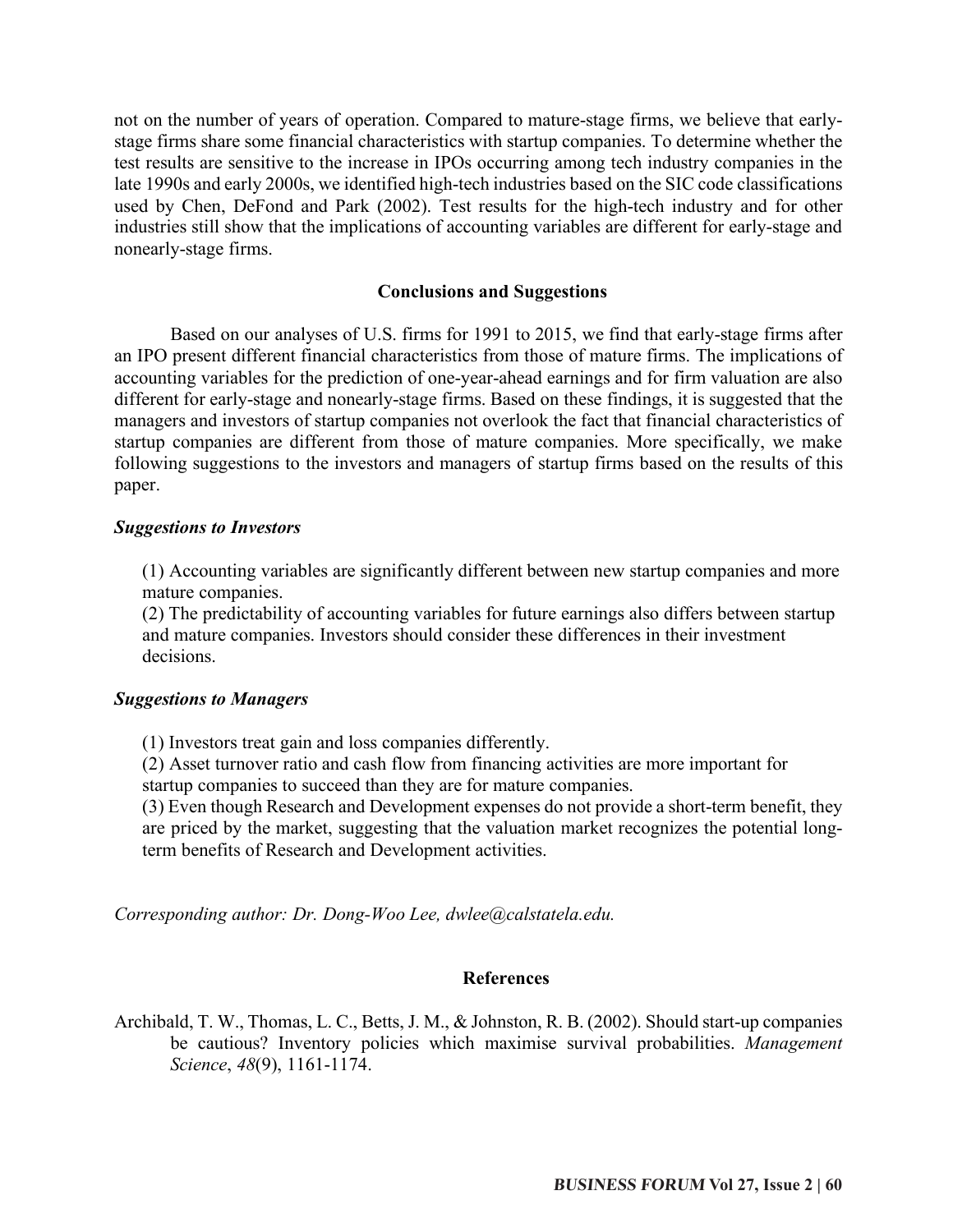- Barnhart, S. W., & Giannetti, A. (2009). Negative earnings, positive earnings and stock return predictability: An empirical examination of market timing. *Journal of Empirical Finance*, *16*(1), 70-86.
- Beaver, W. H., & Ryan, S. G. (2000). Biases and lags in book value and their effects on the ability of the book-to-market ratio to predict book return on equity. *Journal of Accounting Research*, *38*(1), 127-148.
- Brown, L. D. (2001). A temporal analysis of earnings surprises: Profits versus losses. *Journal of Accounting Research*, *39*(2), 221-241.
- Call, A. C., Hewitt, M., Shevlin, T., & Yohn, T. L. (2015). Firm-specific estimates of differential persistence and their incremental usefulness for forecasting and valuation. *The Accounting Review*, *91*(3), 811-833.
- Cassar, G. (2009). Financial statement and projection preparation in start-up ventures. *The Accounting Review*, *84*(1), 27-51.
- Chen, S., DeFond, M. L., & Park, C. W. (2002). Voluntary disclosure of balance sheet information in quarterly earnings announcements. *Journal of Accounting and Economics*, *33*(2), 229- 251.
- Collins, D. W., Pincus, M., & Xie, H. (1999). Equity valuation and negative earnings: The role of book value of equity. *The Accounting Review*, *74*(1), 29-61.
- Davila, A., & Foster, G. (2005). Management accounting systems adoption decisions: evidence and performance implications from early-stage/startup companies. *The Accounting Review*, *80*(4), 1039-1068.
- Davila, A., & Foster, G. (2007). Management control systems in early-stage startup companies. *The Accounting Review*, *82*(4), 907-937.
- Davila, A., Foster, G., & Gupta, M. (2003). Venture capital financing and the growth of startup firms. *Journal of Business Venturing*, *18*(6), 689-708.
- Dichev, I. D., & Tang, V. W. (2008). Matching and the changing properties of accounting earnings over the last 40 years. *The Accounting Review*, *83*(6), 1425-1460.
- Dorminey, J., Sivakumar, K., & Vijayakumar, J. (2018). Differential volume and price reactions to loss announcements and the association with loss reversals. *Journal of Accounting, Auditing & Finance*, *33*(2), 151-173.
- Feltham, G. A., & Ohlson, J. A. (1995). Valuation and clean surplus accounting for operating and financial activities. *Contemporary Accounting Research*, *11*(2), 689-731.
- Gelderen, M., Thurik, R., & Bosma, N. (2006). Success and risk factors in the pre-startup phase. *Small Business Economics*, *26*, 319-335.
- Granlund, M., & Taipaleenmäki, J. (2005). Management control and controllership in new economy firms - a life cycle perspective. *Management Accounting Research*, *16*(1), 21-57.
- Hayn, C. (1995). The information content of losses. *Journal of Accounting and Economics*, *20*(2), 125-153.
- Hellmann, T., & Puri, M. (2002). Venture capital and the professionalization of start-up firms: Empirical evidence. *The Journal of Finance*, *57*(1), 169-197.
- Hewitt, M. (2009). Improving investors' forecast accuracy when operating cash flows and accruals are differentially persistent. *The Accounting Review*, *84*(6), 1913-1931.
- Hu, G., Ke, B., & Yu, Y. (2018). Can transient institutions correctly interpret small negative earnings surprises in the absence of access to management's private information?. *Journal of Accounting, Auditing & Finance*, *33*(1), 3-33.